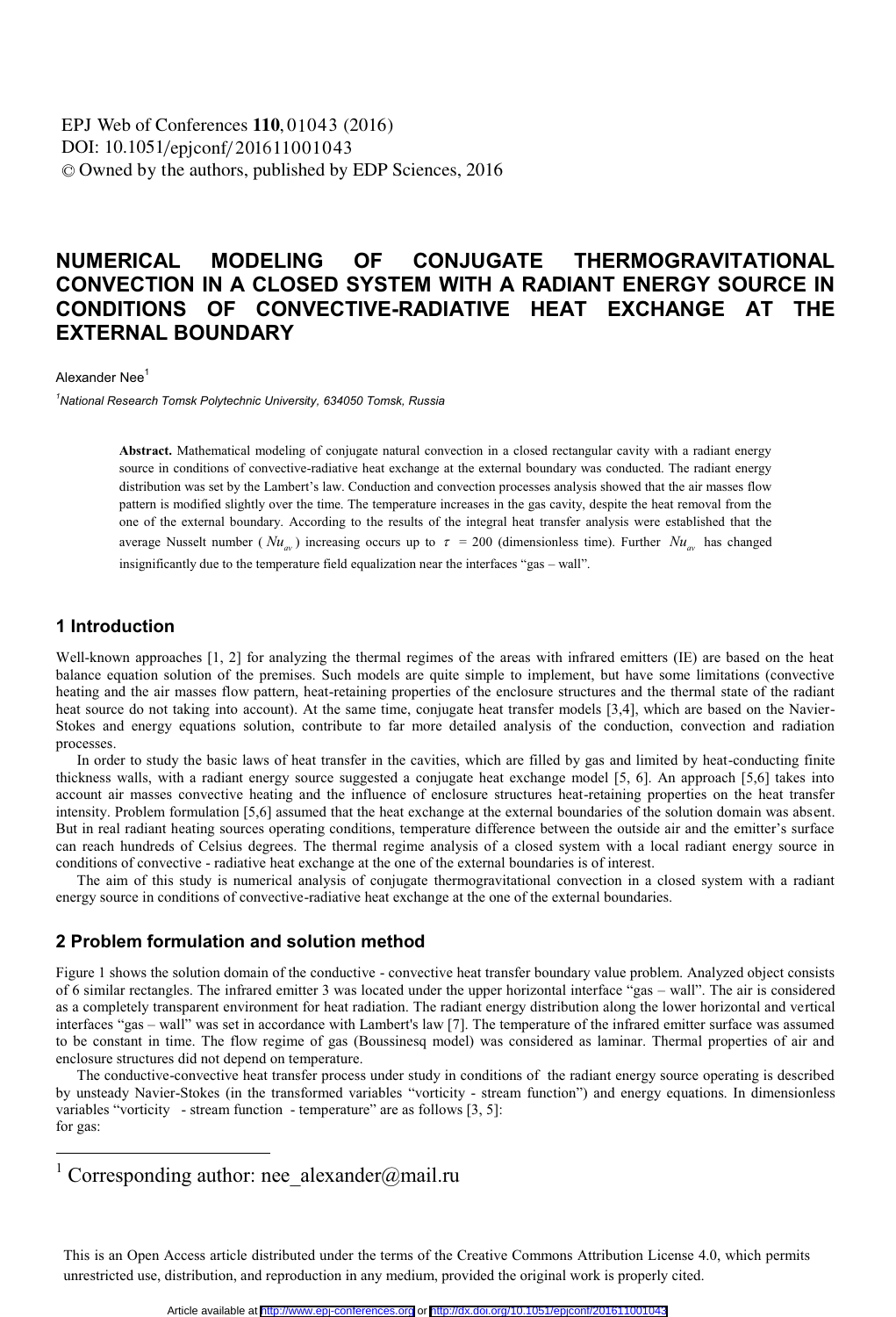$$
\frac{\partial \Omega}{\partial r} + \frac{\partial \Psi}{\partial r} \frac{\partial \Omega}{\partial x} - \frac{\partial \Psi}{\partial x} \frac{\partial \Omega}{\partial r} = \sqrt{\frac{\text{Pr}}{\text{Ra}}} \cdot \left( \frac{\partial^2 \Omega}{\partial x^2} + \frac{\partial^2 \Omega}{\partial r^2} \right) + \frac{\partial \Theta_1}{\partial x},\tag{1}
$$

$$
\frac{\partial^2 \Psi}{\partial X^2} + \frac{\partial^2 \Psi}{\partial Y^2} = -\Omega,\tag{2}
$$



Figure 1. Solution domain:  $1 - \text{air}$ ;  $2 - \text{thermally conductive walls}$ ;  $3 - \text{gas infrared emitter (symbolic notation)}$ .

$$
\frac{\partial \Theta_1}{\partial \tau} + \frac{\partial \Psi}{\partial Y} \frac{\partial \Theta_1}{\partial X} - \frac{\partial \Psi}{\partial X} \frac{\partial \Theta_1}{\partial Y} = \frac{1}{\sqrt{\text{Ra} \cdot \text{Pr}}} \cdot \left( \frac{\partial^2 \Theta_1}{\partial X^2} + \frac{\partial^2 \Theta_1}{\partial Y^2} \right),\tag{3}
$$

for enclosures:

2 2 2 22 2 2 2 . *Fo X Y* (4)

for infrared emitter:

$$
\frac{\partial \Theta_3}{\partial F \rho_3} = \frac{\partial^2 \Theta_3}{\partial X^2} + \frac{\partial^2 \Theta_3}{\partial Y^2}.
$$
\n(5)

The initial conditions for the equations 
$$
(1) - (5)
$$
 are as follows:

$$
\Psi = \Omega = \Theta = 0. \tag{6}
$$

Boundary conditions for equations (1) - (5) are as follows: at the surface of the radiant heat source:

 $\Theta = 1.$  (7)

at the external boundaries of the solution domain:

$$
\frac{\partial \Theta_2(X, Y, \tau)}{\partial n} = 0. \tag{8}
$$

at the boundary y=H, 0<x<L:

$$
\frac{\partial \Theta}{\partial Y} = Bi \cdot (\Theta - \Theta_e) + Sk \cdot \left[ \left( \Theta + \frac{T_0}{T_h - T_0} \right)^4 - \left( \frac{T_e}{T_h - T_0} \right)^4 \right].
$$
\n(9)

at the interfaces "gas – wall" parallel to the axis X: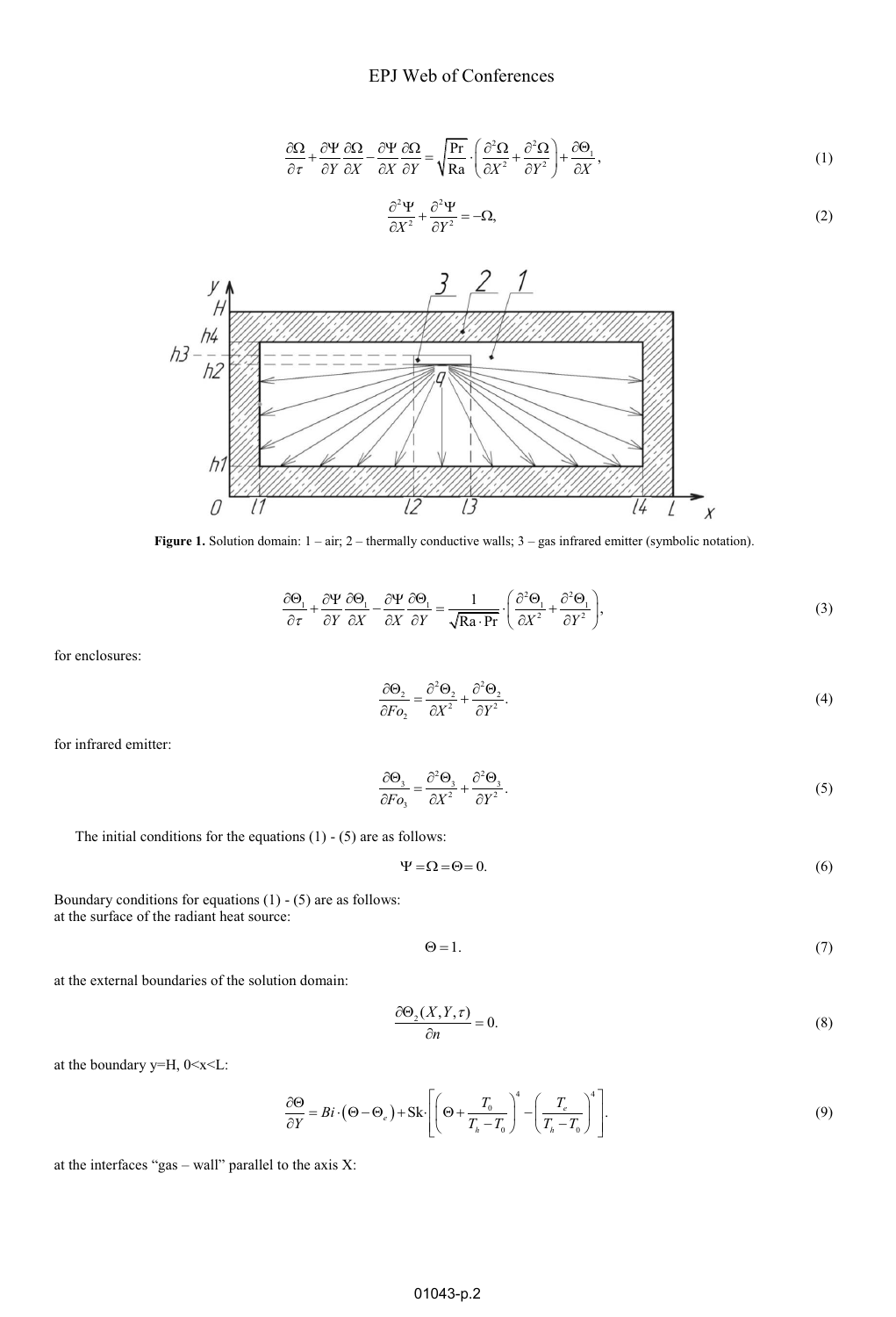$$
\Psi = 0, \frac{\partial \Psi}{\partial Y} = 0, \begin{cases} \Theta_i = \Theta_j, \\ \frac{\partial \Theta_i}{\partial Y} = \frac{\lambda_j}{\lambda_i} \cdot \frac{\partial \Theta_i}{\partial Y} + Ki, \end{cases} \text{ where } \begin{vmatrix} i = \overline{1,3} \\ j = \overline{1,3} \end{vmatrix}, \tag{10}
$$

at the interfaces "gas – wall" parallel to the axis Y:

$$
\Psi = 0, \frac{\partial \Psi}{\partial X} = 0, \begin{cases} \Theta_i = \Theta_j, \\ \frac{\partial \Theta_i}{\partial X} = \frac{\lambda_j}{\lambda_i} \cdot \frac{\partial \Theta_i}{\partial X} + Ki, \end{cases} \text{ where } \begin{vmatrix} i = \overline{1,3} \\ j = \overline{1,3} \end{vmatrix}.
$$
 (11)

where *Fo* – Fourier number; *Ra* – Rayleigh number; *Ki* – Kirpichev number; Pr- Prandtl number; Sk – radiative Stark number;  $\lambda$  – coefficient of thermal conductivity, W/(m · K); X, Y – dimensionless coordinates; Indices: 1, 2,3 – elements of construction (Figure 1).

Formulated problem (1) - (5) with the corresponding initial (6) and boundary conditions (7) - (11) has been solved by finite difference method on a uniform grid  $(151 \times 151)$ , as in [3, 6, 8]. For approximation of the partial derivatives differential equations were used alternating direction implicit scheme [9]. Obtained one-dimensional difference analogues were solved by the sweep method [10].

The used algorithm and solution method were tested on the model problem of the natural convection [11, 12] in a closed square cavity in order to evaluate the validity of the numerical simulation. Test results are shown in table 1.Table 1. Comparison of the average Nusselt numbers.

**Table 1.** Comparison of the average Nusselt numbers.

| Ra              | This study (grid $81\times81$ ) | The results of another<br>authors |        |
|-----------------|---------------------------------|-----------------------------------|--------|
|                 |                                 | $[11]$                            | $[12]$ |
| 10 <sup>3</sup> | 1,089                           | 1,121                             | 1,108  |
| 10 <sup>4</sup> | 2,205                           | 2,286                             | 2,201  |
| $10^5$          | 4,442                           | 4,546                             | 4,430  |

Based on the analysis of  $Nu_{w}$  values, which are presented in the Table 1, it can be concluded that using algorithm and solution method are able to work.

## **3 Results and discussion**

Numerical modeling conducted for the following values of the dimensionless parameters:  $Ra = 10^6$ , Pr=0,71,  $0 < Ki \le 50$ , Ki=1. Typical results of the boundary value problem solution in dynamics are shown in figure 2

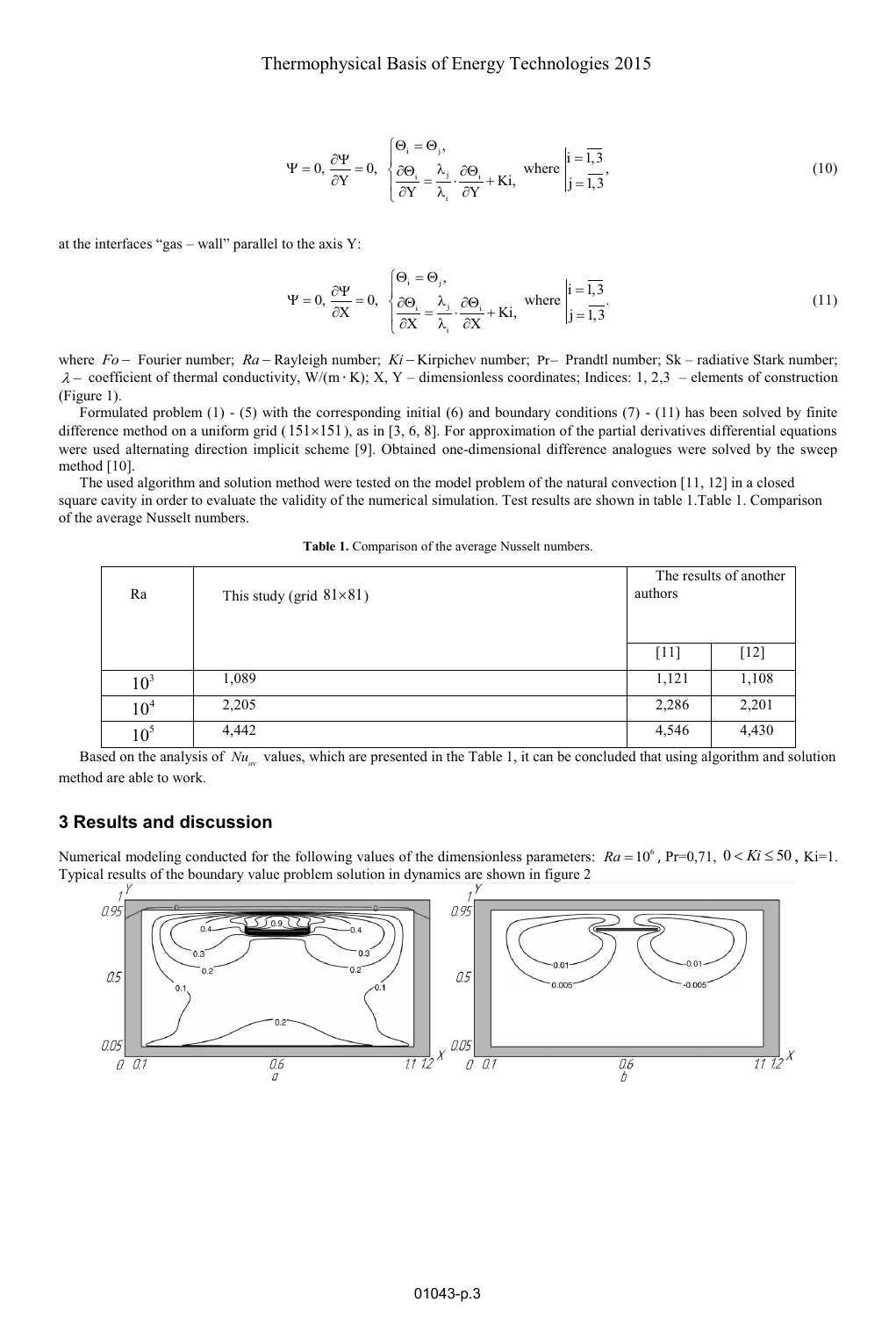

**Figure 2.** Isolines of temperatures (a, c, e) and the stream functions (b, d, f) at: *a, b)*  $\tau = 50$  *; c, d)*  $\tau = 300$  *; e, f)*  $\tau = 1000$ .

The basic differential heat transfer parameters formation in conditions of natural convection over the time is presented in figure 2. It was found that air masses heating was carried out in the conduction mode near the infrared emitter and due to natural convection from surfaces, which were heated by radiant flux. Presented temperature fields (fig. 2 a, c, e) illustrate the unsteady nature of the conjugate heat transfer process under study. The air temperature near the bottom horizontal and vertical interfaces "gas – wall" increases with time, which is responsible for a continuous energy supply to these surfaces. Two large-scale convection cells are formed in the gas cavity. Air velocity is raised with increasing the time, whereof the value of the stream isolines (fig. 2 b, d, f) are evidenced. Impact of convective-radiative heat exchange at the one of the external boundaries on the conjugate heat transfer nature in the analyzed area is visualized in intense heating of the top horizontal wall (fig. 2 e). As this takes place the temperature does not decrease, which is responsible for, on the one hand, the relatively large thickness of the walls, which limited the gas cavity, on the other, a low value of thermal conductivity coefficient of the enclosure structures.

Figure 3 shows the temperature distribution in the characteristic sections according along the axis Y.





Obtained distributions (fig. 3) in dynamics illustrate significant heterogeneity of temperature fields which are formed during infrared emitters operating. It is clearly seen that  $\Theta$  of the bottom (fig. 3a) and the top (fig. 3 b) the horizontal interfaces "gas – wall" rises with increasing the time. Quasi-stationary mode is observed in the areas of  $0.65 \le Y \le 0.7$  (fig. 3a) and  $0.8 \le Y \le 95$  (fig. 3 b) as this takes place, what is connected with heat transfer by conduction of the gas near the radiant energy source .

Integral analysis is carried out by using the average Nusselt number in order to estimate the convective heat transfer intensity in conditions of infrared emitters operating. Dimensionless heat exchange coefficient at the top ( $Nu_{m1}$ ) and bottom ( $Nu_{m2}$ ) horizontal and the right ( $Nu_{\text{max}}$ ) vertical interfaces "gas – wall" is determined [4] are as follows: